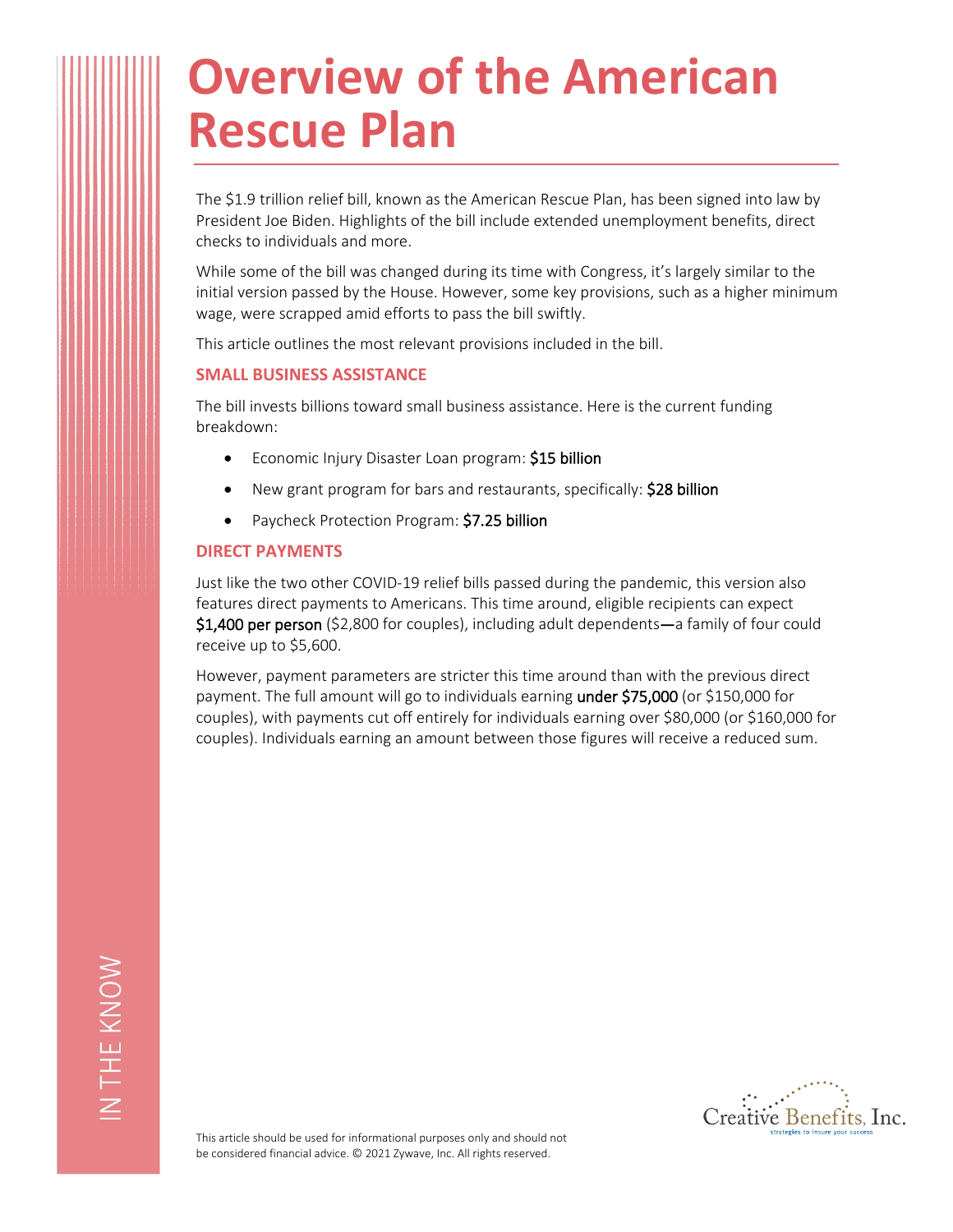# **UNEMPLOYMENT AID**

The bill extends two previously established pandemic unemployment assistance efforts: the Pandemic Unemployment Assistance Program and the Pandemic Emergency Unemployment Compensation program. Unemployed gig workers, freelancers, contractors and others who previously qualified for aid will continue to be eligible under these programs. The financial assistance provided by these two programs is currently set to expire in mid-March, which pressured legislators to act quickly.

The bill also provides for enhanced unemployment assistance payments of **\$300 per week**. Under the bill, these programs and their financial aid are extended **through Sept. 6.**

## **HOUSING ASSISTANCE**

The bill sets aside billions in financial aid to homeowners and renters. Here is the funding breakdown:

- Aid for emergency rental assistance: **\$22 billion**
- Aid for mortgages, utilities and property taxes: **\$10 billion**
- Aid to states and localities to help individuals at risk of becoming homeless: **\$5 billion**

# **EMERGENCY PAID LEAVE**

The Families First Coronavirus Response Act (FFCRA), signed into law on March 18, 2020, required certain employers to provide employees with paid sick leave or expanded family and medical leave for specified reasons related to COVID-19. That requirement expired Dec. 31, 2020.

The American Rescue Plan maintains the status quo, in that it does not require employers to offer leave under the FFCRA framework. However, the bill does provide tax credits for employers that voluntarily provide leave under the FFCRA framework through the end of September 2021.

# **AID TO SCHOOLS AND CHILD CARE**

A significant portion of the relief bill involves aid to states, including schools and child care facilities:

- Aid for getting K-12 schools ready for in-person learning: **\$125 billion**
	- o Money may be used for purchasing protective equipment, improving ventilation systems and hiring support staff, among other things. However, **20%** of the money schools receive must be used to address pandemic learning loss—for example, extending learning time into the summer.
	- o Aid carved out specifically for private schools: **\$2.75 billion**
- Aid for colleges: **\$40 billion**
	- o Institutions will be required to spend at least **50%** of their allocated funds on emergency financial aid grants to students.
- Child care provider assistance: **\$39 billion**
	- o Funds may be used for payroll, rent, protective equipment and other expenses.

## **TAX CREDITS**

The relief bill provides an overhaul of the child tax credit for the 2021 tax year. The bill increases the amount of the credit to **\$3,000** for each child under the age of 18 and **\$3,600** for children under the age of 6. The credit will also become fully refundable, meaning low-income individuals would receive the benefit.